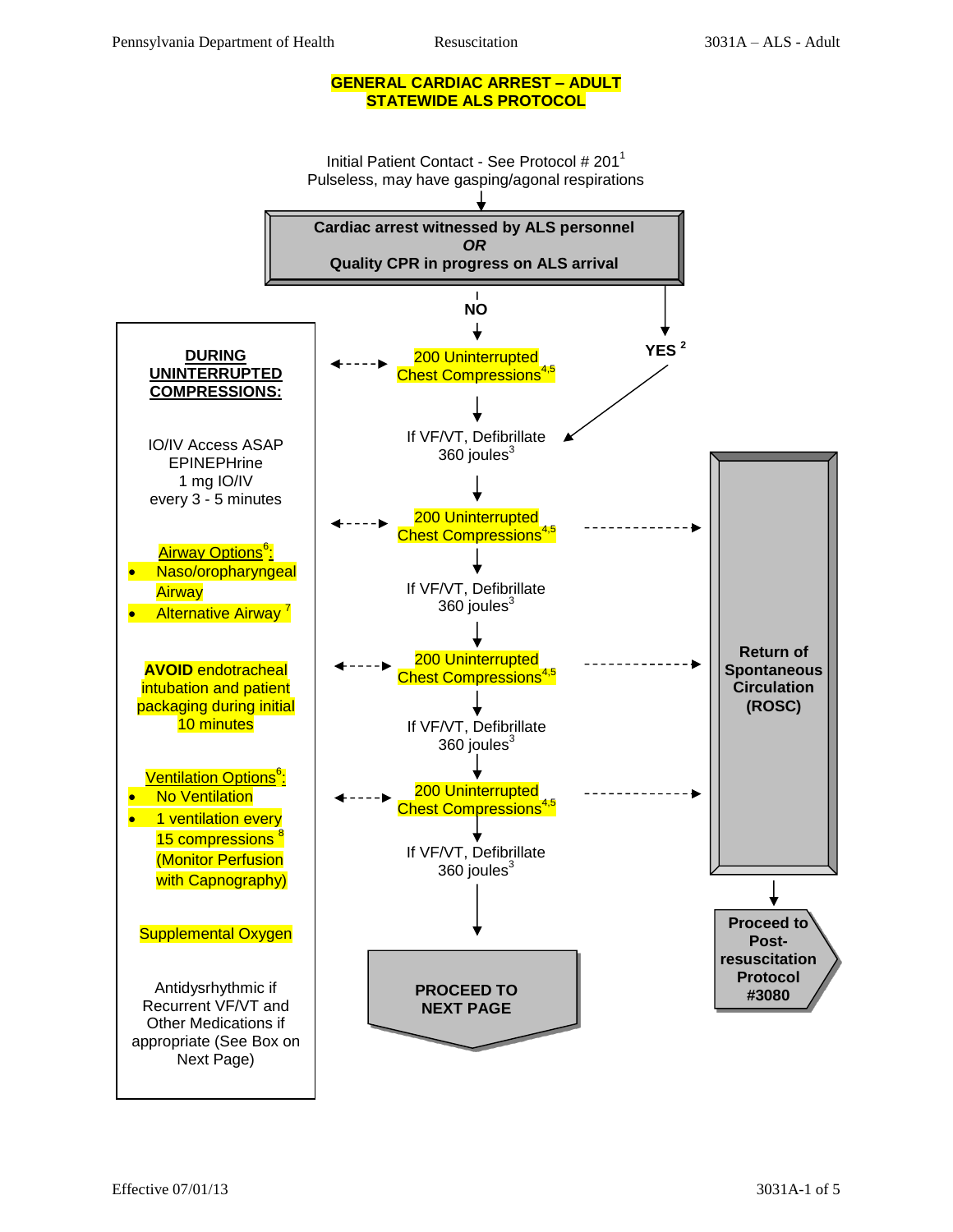#### **GENERAL CARDIAC ARREST – ADULT STATEWIDE ALS PROTOCOL**

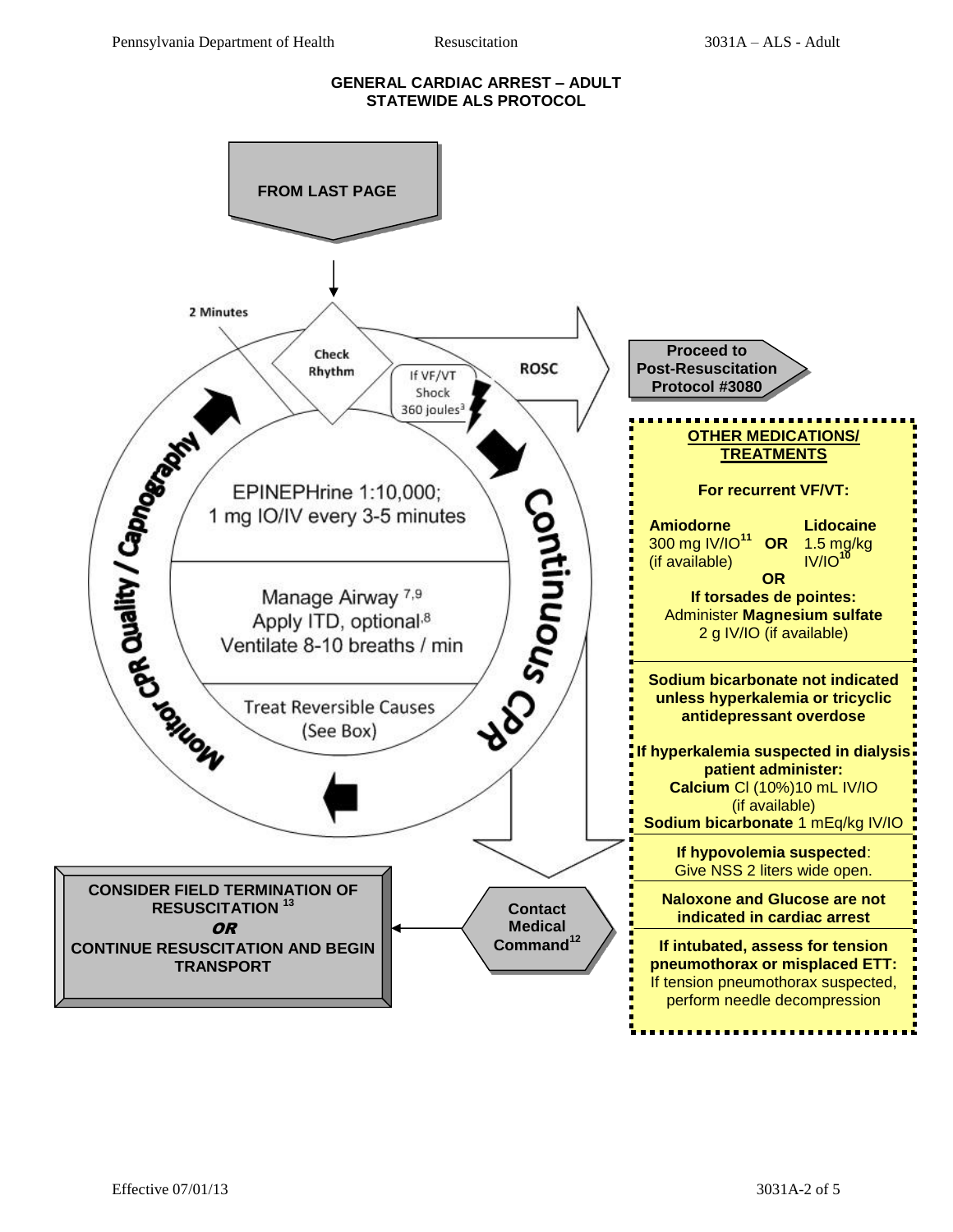# **GENERAL CARDIAC ARREST STATEWIDE ALS PROTOCOL**

#### **Criteria:**

**A.** Adult patient with cardiac arrest (may have gasping or agonal breathing).

## **Exclusion Criteria:**

- **A.** Cardiac arrest due to acute traumatic injury Follow Cardiac Arrest Traumatic Protocol #3032.
- **B.** Cardiac arrest due to severe hypothermia Follow Hypothermia Protocol #3035
- **C.** Patient displaying an Out-of-Hospital Do Not Resuscitate (OOH-DNR) original order, bracelet, or necklace - see OOH-DNR Protocol #324.

## **System Requirements:**

- **A.** Ideally, providers in each EMS agency will use a "pit crew" approach when using this protocol to ensure the most effective and efficient cardiac arrest care. Training should include teamwork simulations integrating QRS, BLS, and ALS crew members who regularly work together. Highperformance systems should practice teamwork using "pit crew" techniques with predefined roles and crew resource management principles. For example:
	- 1. Rescuer 1 and 2 set up on opposite sides of patient's chest and perform continuous chest compressions, alternating after every 100 compressions to avoid fatigue.
	- 2. Use metronome or CPR feedback device to ensure that compression rate is 100-120/ minute.
	- 3. Chest compressions are only interrupted during rhythm check (AED analysis or manual) and defibrillation shocks. Continue compressions when AED/ defibrillator is charging.
	- 4. Additional rescuer obtains IO (or IV) access and gives EPINEPHrine. Consider tibial IO as first attempt at vascular access.
	- 5. During the first four cycles of compressions/defibrillation (approximately10 minutes) avoid any attempt at intubation, and consider delaying use of mechanical CPR device.
	- 6. Use of a CPR checklist to ensure that all best practices are followed during CPR.
- **B.** For efficient "pit crew" style care, the EMS agency medical director should establish the options that will be used by providers functioning within the EMS agency. Options include establishing:
	- 1. The airway/ventilation management, if any, that will be used during compression-only CPR.
	- 2. The initial route of vascular access.
	- 3. Whether an ITD will be used.
- **C.** The EMS agency, overseen by the agency medical director, must perform a QI review of care and outcome for every patient that receives CPR.
	- 1. The QI should be coordinated with local receiving hospitals to include hospital admission, discharge, and condition information. This EMS agency QI can be accomplished by participation in the Cardiac Arrest Registry for Enhanced Survival (CARES) program..
	- 2. The QI should be coordinated with local PSAP/dispatch centers to review opportunities to assure optimal recognition of possible cardiac arrest cases and provision of dispatch-assisted CPR (including hands-only CPR when appropriate).

**Notes:** 

1. If AED has been applied by BLS provider, skip to appropriate place in protocol that incorporates previous care. ALS providers should switch to manual defibrillator as soon as possible.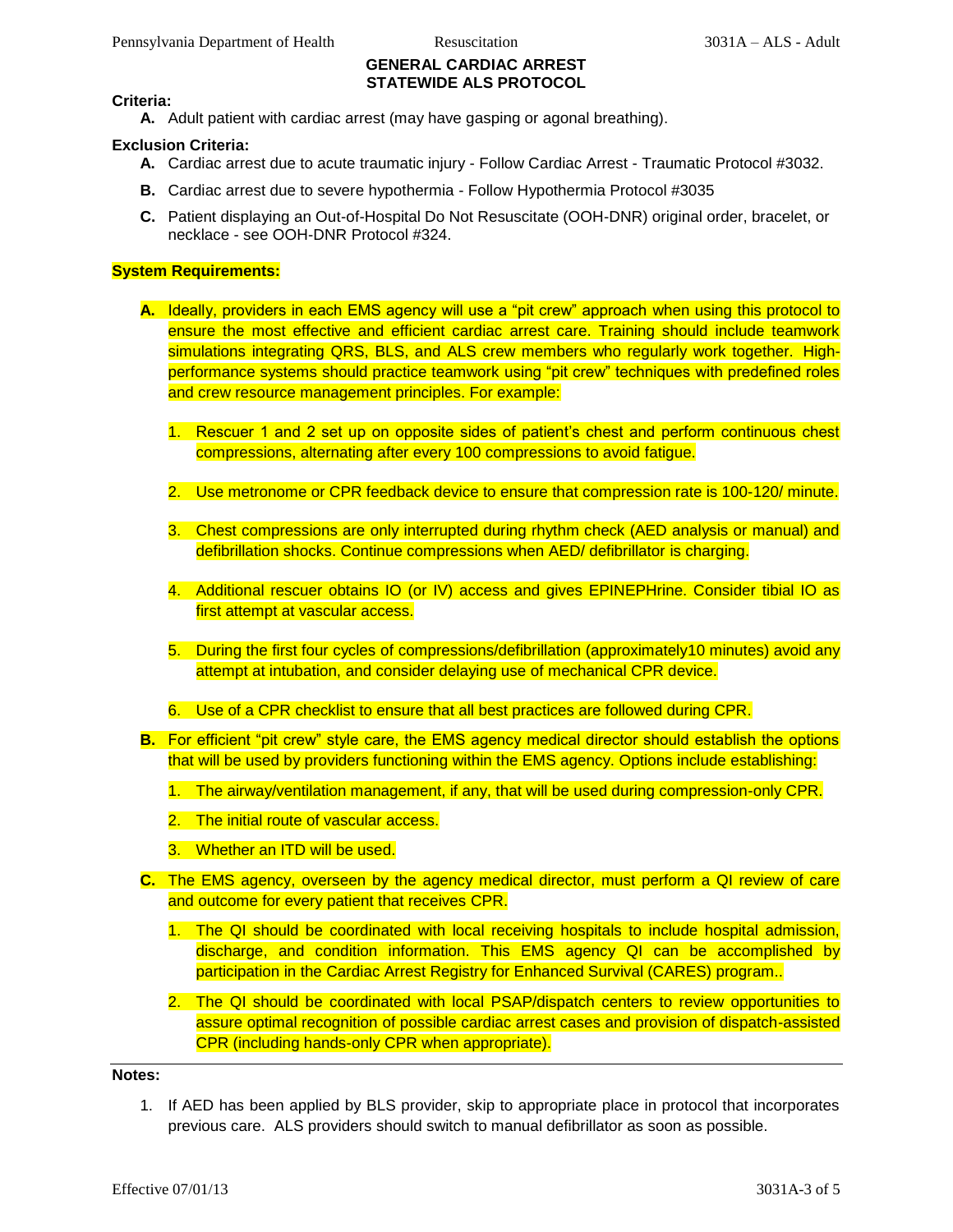Pennsylvania Department of Health Resuscitation 3031A – ALS - Adult

- 2. Precordial thump may be used when ALS providers witness VF arrest in a monitored patient. Begin chest compressions if any delay to defibrillation.
- 3. Shock at maximum output of defibrillator, up to maximum of 360 joules, for initial and subsequent defibrillation attempts.
- 4. Excellent CPR is a priority:
	- a. Push hard and fast (100-120/min) and allow full recoil of chest during compressions.
	- b. Change rescuer doing compressions every 1-2 minutes (100-200 compressions) to avoid **fatigue**
	- c. When ventilation indicated and advanced airway in place, deliver 8-10 breaths/minute y giving one ventilation for every 15 compressions or using respiratory rate on capnograph or timer on ITD/CPR feedback device. Avoid hyperventilation.
	- d. Restart CPR immediately after any defibrillation attempts.
	- e. Keep pauses in CPR to a minimum by charging defibrillator during CPR, restarting compressions immediately after defibrillation without checking pulse or rhythm, and avoiding pauses in CPR during airway management.
- 5. Do not move or package patient for transport at this time. Chest compressions are much less effective during patient transportation/movement, and any possible interventions by medical command will be less effective without optimal CPR.
- 6. The optimal airway management during compression-only CPR has not been established. Agency medical directors can set agency policy using the following approaches:
	- a. Open airway with manual technique or naso/oropharyngeal airway or Alternative Airway with or without passive oxygenation
	- b. Provide either no active ventilation (passive ventilation from compressions) or bag ventilate (one ventilation every 15 compressions) without interrupting compressions (monitor perfusion with capnography if providing active ventilation)
	- c. If BVM ventilation, consider 2-thumbs-up 2-person BVM technique
- 7. Confirm and document tube placement with absence of gastric sounds and presence of bilateral breath sounds  $AND$  continuous waveform  $ETCO<sub>2</sub>$  detector. Follow Confirmation of Airway Placement Protocol #2032 May insert gastric tube, if available, to decompress stomach.
- 8. If available, an inspiratory impedance threshold device (ITD) may be placed on the end of an advanced airway or two-person BVM during CPR.
- 9. Endotracheal intubation optional at this point, but if unable to intubate in up to 3 attempts, consider an alternative/ rescue airway device.
- 10. Repeat lidocaine, 0.75 mg/kg IV/IO, every 5 -10 minutes to a total dose of 3 mg/kg.
- 11. May repeat one additional dose of amiodarone, 150 mg IV/IO, after 10 minutes.
- 12. If possible, contact medical command prior to moving or transporting patient. CPR is much less effective during patient transportation, and any possible interventions by medical command will be less effective without optimal CPR.
- 13. Field termination of resuscitation must be ordered by Medical Command Physician, otherwise continue resuscitation attempts and initiate transport.

# **Performance Parameters:**

- **A.** Documentation of code summary from monitor /ECG rhythm strips.
- **B.** Documentation of confirmation of advanced airway placement including documentation of gastric sounds, breath sounds and use of confirmatory device (include print out of  $ETCO<sub>2</sub>$  monitor if possible)